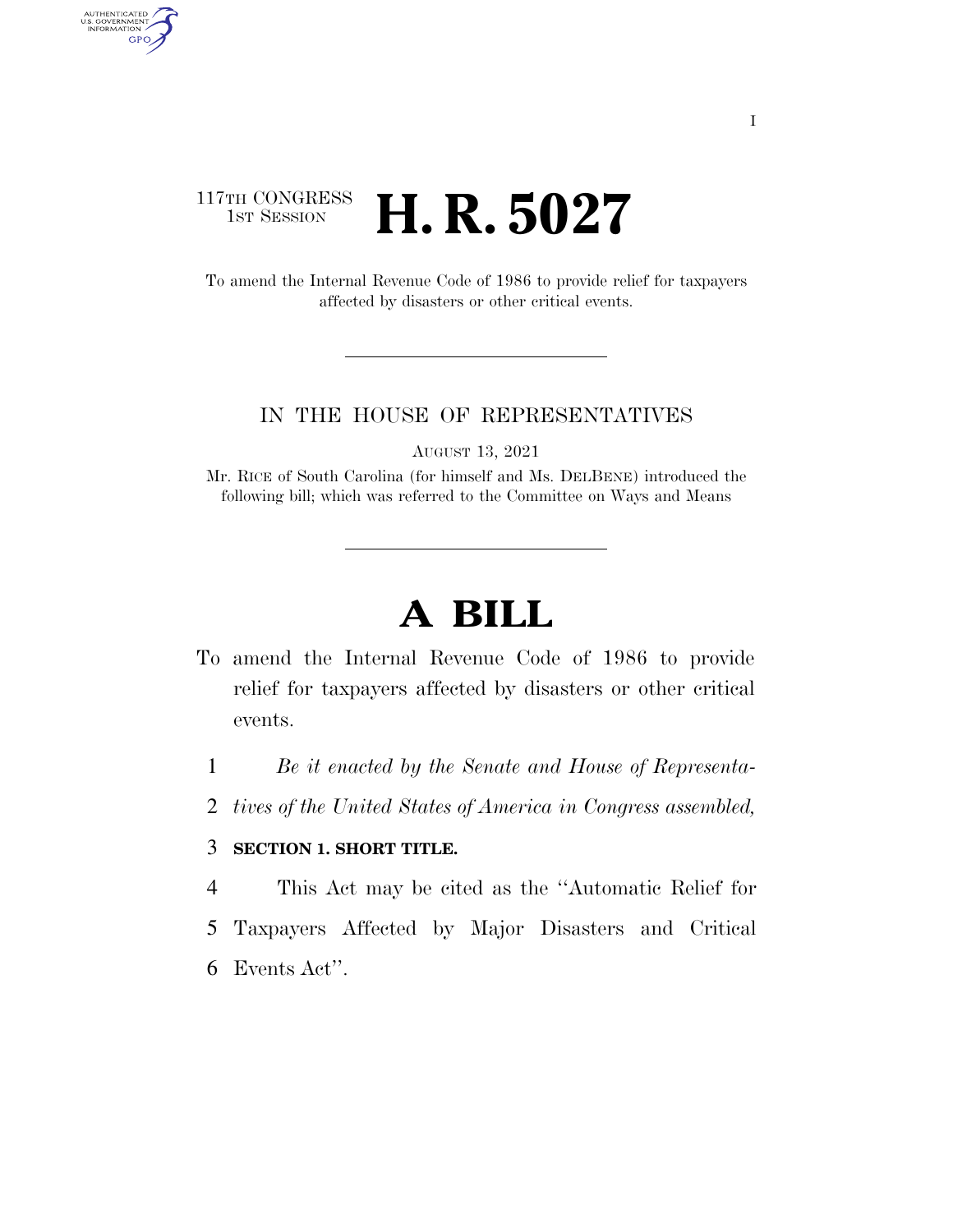| 1              | SEC. 2. MODIFICATION OF AUTOMATIC EXTENSION OF CER- |
|----------------|-----------------------------------------------------|
| $\overline{2}$ | TAIN DEADLINES IN THE CASE OF TAX-                  |
| 3              | PAYERS AFFECTED BY<br><b>FEDERALLY</b><br>DE-       |
| $\overline{4}$ | <b>CLARED DISASTERS.</b>                            |
| 5              | (a) IN GENERAL.—Section $7508A(d)$ of the Internal  |
| 6              | Revenue Code of 1986 is amended—                    |
| 7              | $(1)$ in paragraph $(1)$ —                          |
| 8              | (A) by striking "the latest incident date so        |
| 9              | specified" in subparagraph (B) and inserting        |
| 10             | "the later of such earliest incident date de-       |
| 11             | scribed in subparagraph $(A)$ or the date such      |
| 12             | declaration was issued"; and                        |
| 13             | (B) by striking "in the same manner as a            |
| 14             | period specified under subsection (a)" and in-      |
| 15             | serting "in determining, under the internal rev-    |
| 16             | enue laws, in respect of any tax liability of such  |
| 17             | qualified taxpayer, whether any of the acts de-     |
| 18             | scribed in subparagraphs $(A)$ through $(F)$ of     |
| 19             | section $7508(a)(1)$ were performed within the      |
| 20             | time prescribed therefor (determined without        |
| 21             | regard to extension under any other provision       |
| <u>22</u>      | of this subtitle for periods after the date deter-  |
| 23             | mined under subparagraph $(B)$ )'';                 |
| 24             | $(2)$ by striking paragraph $(3)$ and inserting the |
|                |                                                     |

following: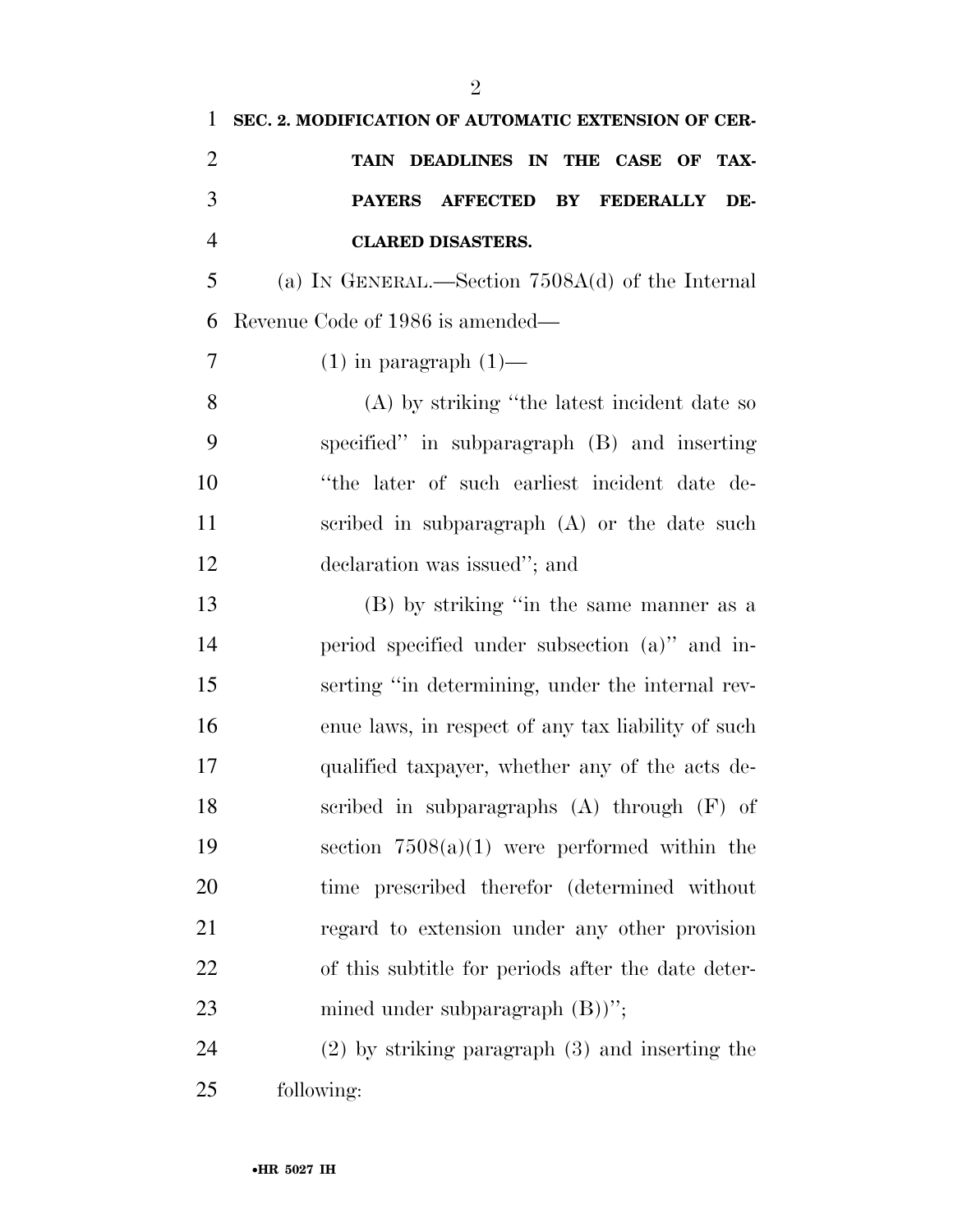| $\mathbf{1}$   | "(3) DISASTER AREA.—For purposes of this                     |
|----------------|--------------------------------------------------------------|
| $\overline{2}$ | subsection, the term 'disaster area' means an area           |
| 3              | in which a major disaster for which the President            |
| $\overline{4}$ | provides financial assistance under section 408 of           |
| 5              | the Robert T. Stafford Disaster Relief and Emer-             |
| 6              | gency Assistance Act (42 U.S.C. 5174) occurs.";              |
| 7              | and                                                          |
| 8              | $(3)$ by adding at the end the following:                    |
| 9              | "(6) MULTIPLE DECLARATIONS.—For purposes                     |
| 10             | of paragraph $(1)$ , in the case of multiple declarations    |
| 11             | relating to a disaster area which are issued within          |
| 12             | a 60-day period, a separate period shall be deter-           |
| 13             | mined under such paragraph with respect to each              |
| 14             | such declaration.".                                          |
| 15             | (b) EFFECTIVE DATE.—The amendment made by                    |
| 16             | this section shall apply to federally declared disasters de- |
| 17             | clared after the date of enactment of this Act.              |
|                | 18 SEC. 3. MODIFICATIONS OF RULES FOR POSTPONING CER-        |
| 19             | TAIN ACTS BY REASON OF SERVICE IN COM-                       |
| 20             |                                                              |
|                | BAT ZONE OR CONTINGENCY OPERATION.                           |
| 21             | (a) IN GENERAL.—Section $7508(a)(1)$ of the Internal         |
| 22             | Revenue Code of 1986 is amended—                             |
| 23             | $(1)$ by striking subparagraph $(C)$ and inserting           |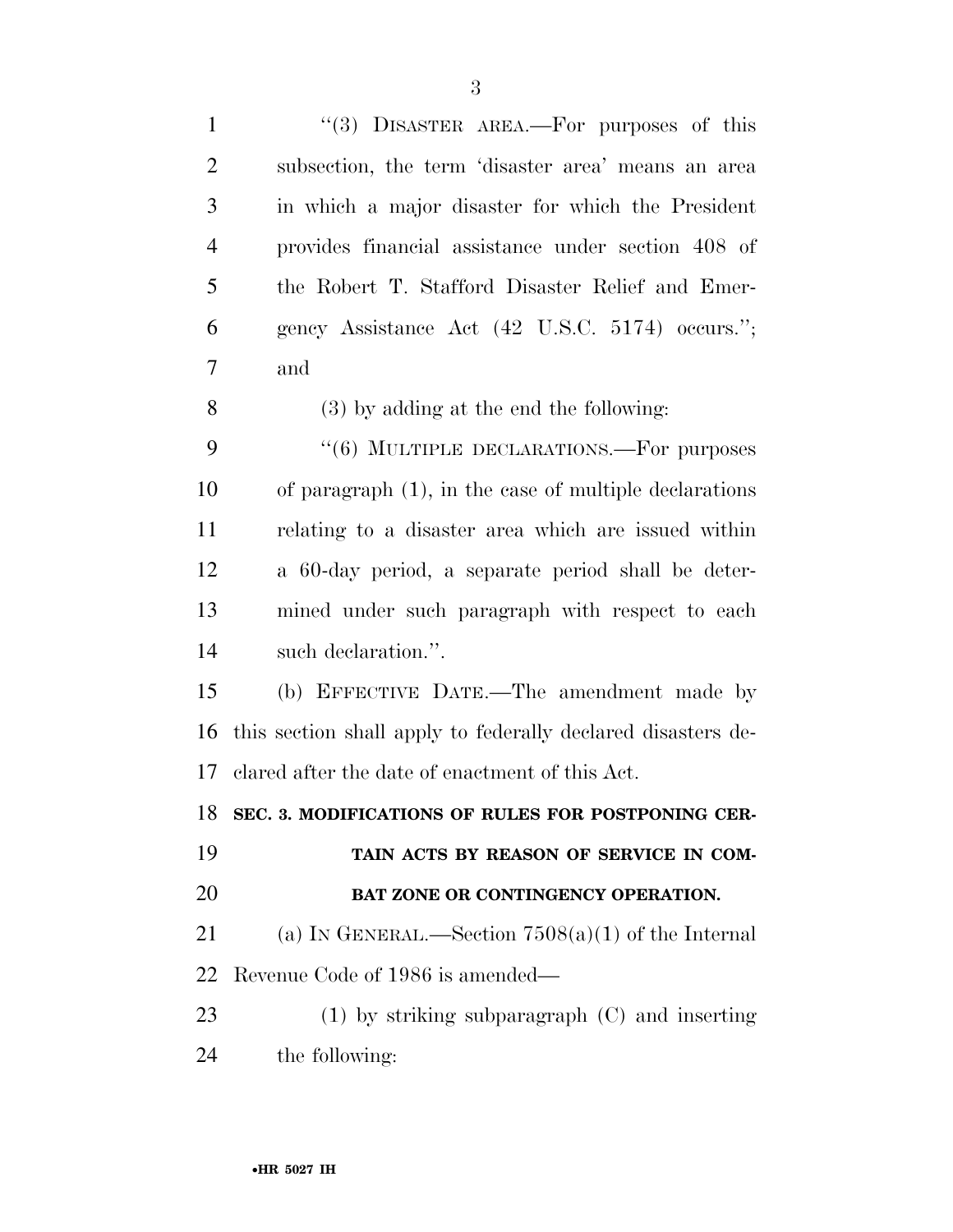| $\mathbf{1}$   | " $(C)$ Filing a petition with the Tax Court,              |
|----------------|------------------------------------------------------------|
| $\overline{2}$ | or filing a notice of appeal from a decision of            |
| 3              | the Tax Court;"; and                                       |
| $\overline{4}$ | $(2)$ by inserting "or in respect of any erroneous         |
| 5              | refund" after "any tax" in subparagraph (J).               |
| 6              | (b) EFFECTIVE DATE.—The amendments made by                 |
| 7              | this section shall apply to any period for performing an   |
| 8              | act which has not expired before the date of the enactment |
| 9              | of this Act.                                               |
| 10             | SEC. 4. TOLLING OF TIME FOR FILING A PETITION WITH         |
| 11             | THE TAX COURT.                                             |
| 12             | (a) IN GENERAL.—Section 7451 of the Internal Rev-          |
|                |                                                            |
| 13             | enue Code of 1986 is amended—                              |
| 14             | (1) by striking "The Tax Court" and inserting              |
| 15             | the following:                                             |
| 16             | "(a) FEES.—The Tax Court"; and                             |
| 17             | $(2)$ by adding at the end the following new sub-          |
| 18             | section:                                                   |
| 19             | "(b) TOLLING OF TIME IN CERTAIN CASES.—                    |
| 20             | $\lq(1)$ In GENERAL.—Notwithstanding any other             |
| 21             | provision of this title, in any case (including by rea-    |
| 22             | son of a lapse in appropriations) in which a filing lo-    |
| 23             | cation is inaccessible or otherwise unavailable to the     |

evant time period for filing such petition shall be